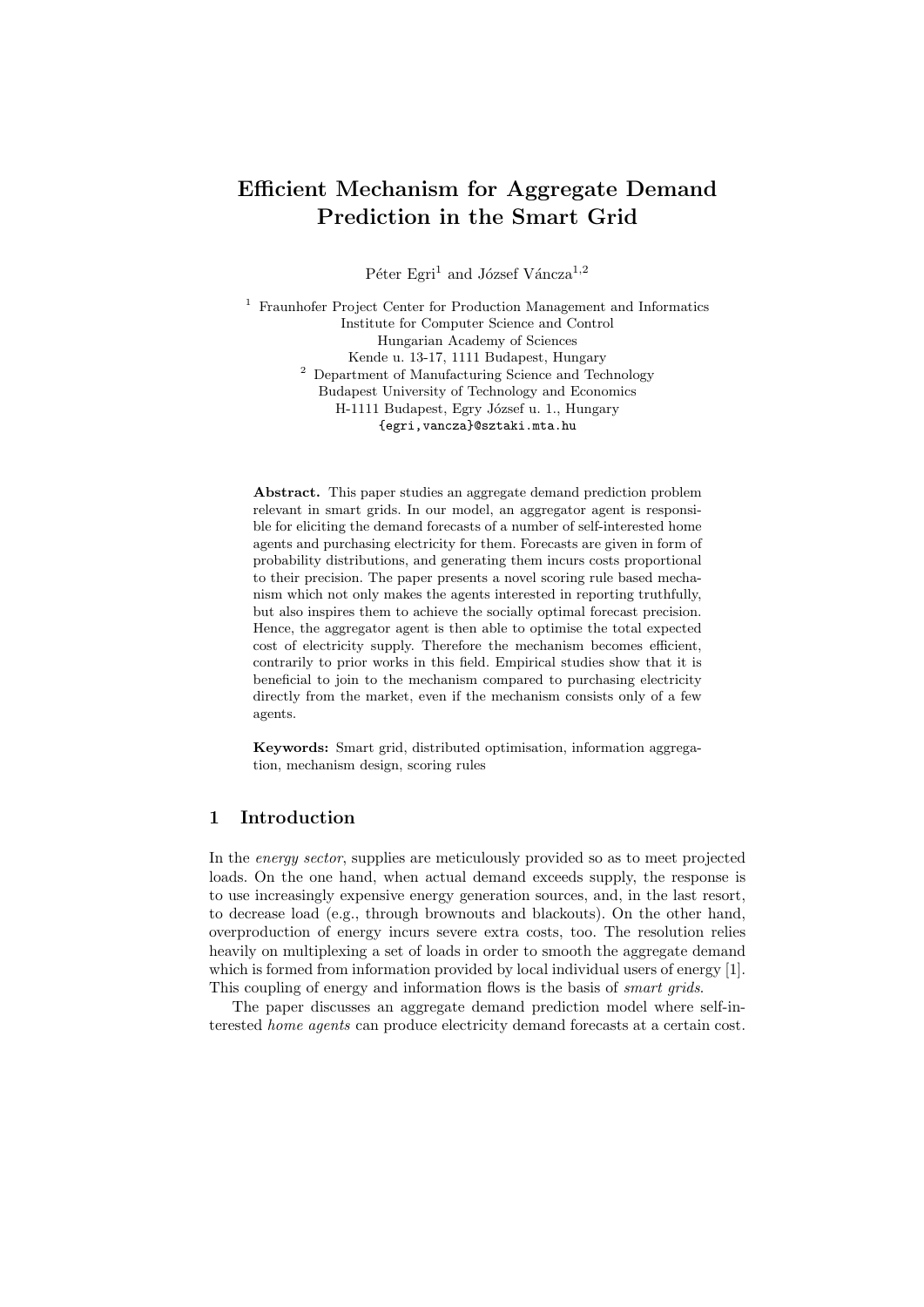The independent agents report the forecasts to an *aggregator agent* that is responsible for meeting the actual total demand. While the system as a whole could operate most efficiently if the home agents would invest into making precise enough forecasts and share this information truthfully with the aggregator, in a system of self-interested agents there is no warranty for such a behaviour. Why would not take any home agent a free rider's stance and neglect forecasting? And why would it report its unbiased private forecast when it wants to make sure its demand will be met by the electricity supply? How could agents be made interested in putting effort into generating their own, sufficiently precise demand forecasts? What an incentive system could warrant truthful communication of these forecast information? In general, can any coordination mechanism facilitate the better (i.e., cheaper, more profitable, more stable) behaviour of the system as a whole than the simple aggregation of the individual operations? Why would it pay off for any agent to participate in such a system instead of going for the satisfaction of its own demand directly?

This problem setting is relevant in any domain where demand and supply has to be matched by autonomous partners who have asymmetric information and responsibilities, and where the satisfaction of aggregate, uncertain demand may incur lower costs (or higher profits) than meeting individual demands apiece. For instance, it may mitigate risks implied by market volatility as well as decrease total production and logistics costs in supply networks where a supplier is serving different retailers of the same product [2].

We investigate the above issues by means of the apparatus of mechanism design. Mechanism design, also considered inverse game theory, has a specific engineering perspective: it applies the model of *non-cooperative games* with agents having incomplete information, and investigates how the private information influencing the other agents' utilities can be elicited [3]. Thanks to this generic approach, beyond elaborating a complex—communication, decision and financial transaction—mechanism we can also prove some key properties of this inherently distributed system that are prerequisites of any real application.

The remainder of the paper is organised as follows. In the next section we review related works, then in Section 3 present the demand prediction and decision making model, and derive its optimal solution in a cooperative, social welfare maximising setting. In Section 4 the proposed mechanism is presented together with the proofs of its main properties in the non-cooperative case. Numerical illustrations of the system behaviour is shown in Section 5. Finally, the paper concludes in Section 6.

# 2 Literature Review

The information elicitation or prediction mechanism design problem, which has recently come into the focus also of the multiagent research, consists of several agents with some private information about the probability of some stochastic future event, and a centre whose goal is to obtain and aggregate the dispersed information [4, 5]. There are two different kinds of such models: the peer predic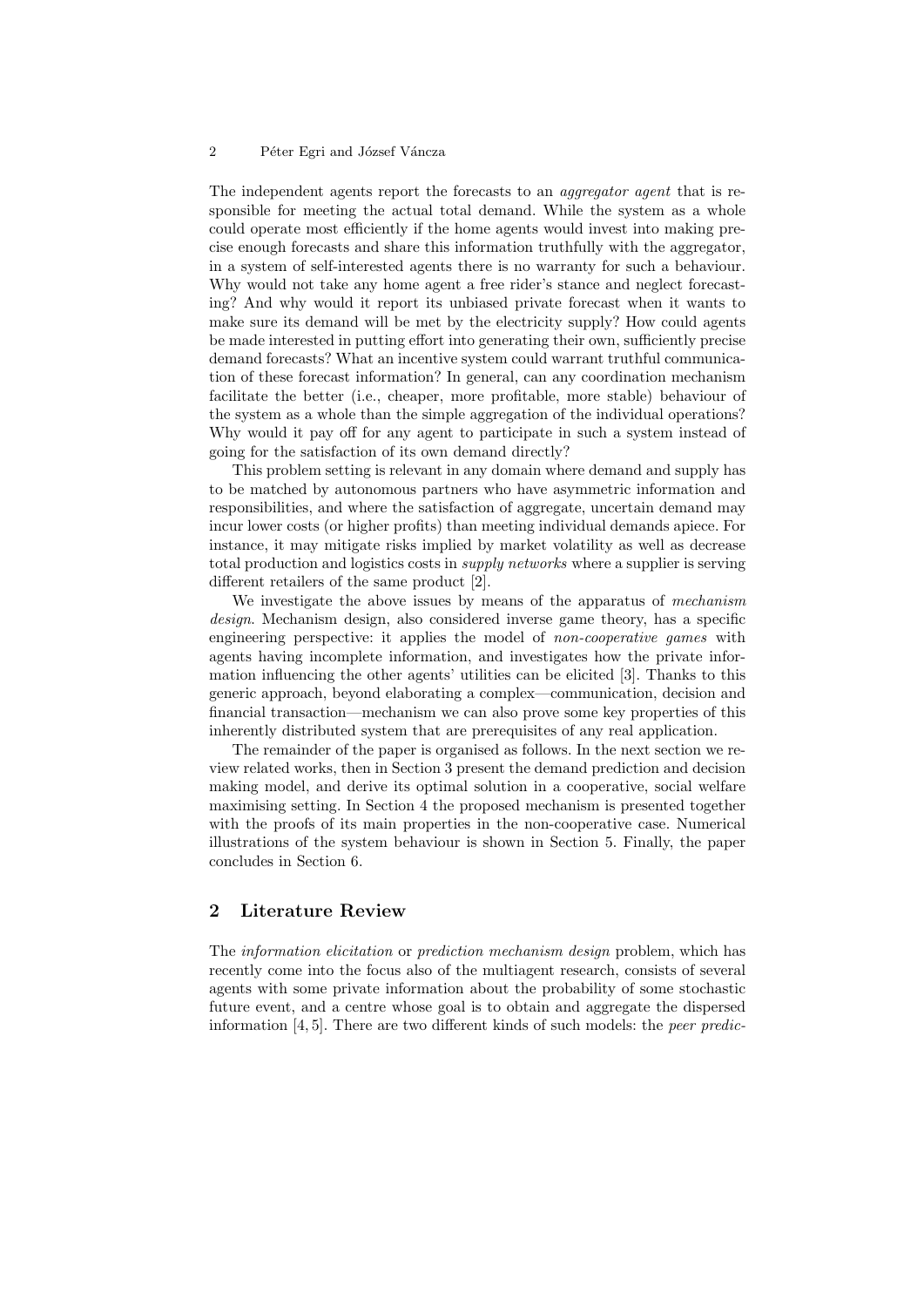tion systems and the prediction markets. In the former one, the outcome (event) is subjective or unmeasurable, therefore it cannot be used as a basis for evaluating the forecasts posteriorly. In such cases, the predictions of the agents can be compared to other agents' forecasts only.

In prediction markets however, which are in our main focus from now on, there is always a clear, objective outcome. Such problems can be handled by applying the so-called *strictly proper scoring rules* that we briefly define here. Let us assume a set  $D$  of possible events, and  $\mathcal{P}$ , a class of probability measures over them. A scoring rule  $S: \mathcal{P} \times D \to \mathbb{R}$  is called strictly proper, if whenever an event  $\xi \in D$  is drawn from the distribution  $\theta \in \mathcal{P}$ , then for any other  $\hat{\theta} \neq$  $\theta$ :  $\mathbb{E}_{\theta}[S(\theta,\xi)] < \mathbb{E}_{\theta}[S(\hat{\theta},\xi)]$ . With other words, the score can be minimised (in expectation), if it is parametrised with the real distribution of the stochastic event.<sup>3</sup> Well-studied examples for strictly proper scoring rules are the *quadratic*, the spherical and the logarithmic rules, see e.g., [4]. Applying such rules to the information elicitation problem is straightforward: if the agent with the private information is penalized proportionally to a proper score, it becomes interested in creating and providing as good a forecast as possible.

Note that it is implicitly assumed in these models that the forecast can be generated free of charge; when generating or improving the forecast involves some cost, truthful mechanisms may not exist in general [4]. However, there exist some cases when costly forecasts can be successfully included into the model. For example, in [6] several agents can provide forecasts for the same stochastic variable at different costs, and the authors present a two-stage mechanism including a reverse second-price auction for solving the information elicitation problem in this case.

Apart from the costly forecast generation, there are several other extensions of the information elicitation problem. In some models, the agents have interests in the decision of the centre, therefore they might disclose false information in order to manipulate the decision maker. Such situation is considered e.g., in [2], where the logistic decisions of a supplier can cause shortages at the retailers, which affects their profits. Further difficulties occur, when the objective function of the agents are not known exactly, or when the agents can manipulate the outcome and therefore influence the evaluation of their reported forecasts.

Information elicitation problems appear in smart grids, which intend to combine modern communication technology with the electricity network. In order to level fluctuations and optimise the generation, distribution and utilisation of electricity, the recent advances in hardware technology should be supplemented with novel software support of automation and control, as well as business models [7]. The so-called "smart meters" for example, that measure not only the electricity usage, but also record the time of the consumption, enable the introduction of time-differentiated pricing. Exploiting the price-responsive demand, this instrument can be applied as a tool for aligning the demand with the supply of fluctuating renewable energy sources (e.g., wind, solar) in the smart grids. The bidirectional communication also enables that utility companies can collect

<sup>&</sup>lt;sup>3</sup> Note that in contrast to the usual notation, for convenience, we minimize the score.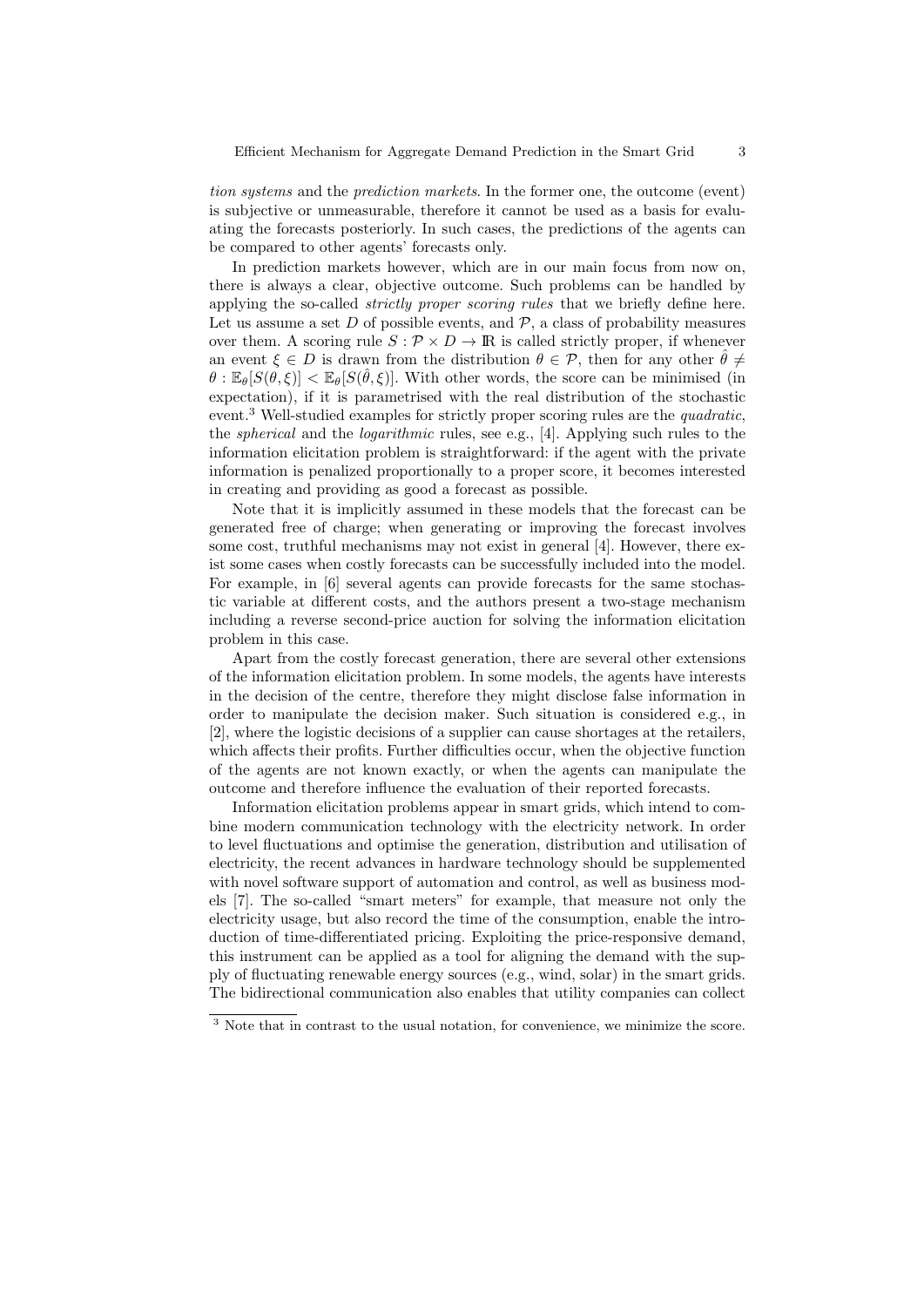and analyse more detailed and precise information generated by agent-based forecasting at household level [8].

In [9] an aggregate demand prediction model is presented for the smart grid, where an aggregator agent elicits consumption forecasts from the home agents and purchases electricity for them. The authors present a scoring rule based mechanism that fairly distributes the savings among the agents, and prove its individual rationality, incentive compatibility and ex ante weak budget balance properties (for formal definitions, see later). However, incentive compatibility in that paper relates only to the truthful reporting of forecasts, their precision is usually not globally optimal, therefore the mechanism is not efficient. In addition, the mechanism has to artificially limit the accepted precision from the agents, thus even the optimal solution could be excluded.

A structurally similar model for supply networks is presented in [10]. In that paper a supplier collects demand forecasts from retailers, and provides a Vendor Managed Inventory (VMI) service for them. The model completely disregards the costs of forecasting, and presents a mechanism that is incentive compatible and efficient, but individual rationality is not discussed.

In general, the operations research literature provides several analytical models for optimisation of decision making in the above setting. The model in this paper applies a specialised version of the single-period stochastic lot-sizing problem, the so-called *newsvendor* model [11]. Since this assumes already given forecasts, the costly forecasting should be included into the model by comparing the cost and the benefit of generating an estimate with a given precision. For this problem, the *value of information* (VOI) approach can be applied [12].

It is not unprecedented in the literature to apply coordination contracts in the electricity industry originally developed for supply chain inventory management. In [13] different contractual forms and market structures are investigated for dampening the *double marginalisation* effect, i.e., when the rational decisions of self-interested decision makers lead to a non-Pareto optimal equilibrium. The problem is illustrated through a case study of the Spanish electricity market, where the demand can be fulfilled either from the futures (forward) market in advance, or promptly from the spot (balancing) market. In that paper, the demand is not stochastic but price-dependent, therefore the price can be used to balance demand with supply.

A related study can be found in [14], which focuses on the energy resources instead of consumption. The authors present a model and incentive mechanism for aggregating electricity production from distributed energy resources. In their model the estimation is characterised by the expected value only, which is later compared to the realised production, therefore no scoring rules are required.

In this paper we consider a similar model as in [9], but contrarily, our mechanism is efficient, does not bind the accepted precision, and inspires the home agents to generate the optimally precise forecasts. The presented mechanism is based on the scoring rule introduced in [10], but it is extended to consider the costly forecast generation. Furthermore, we prove additional properties of the mechanism in the discussed model like individual rationality and ex ante strong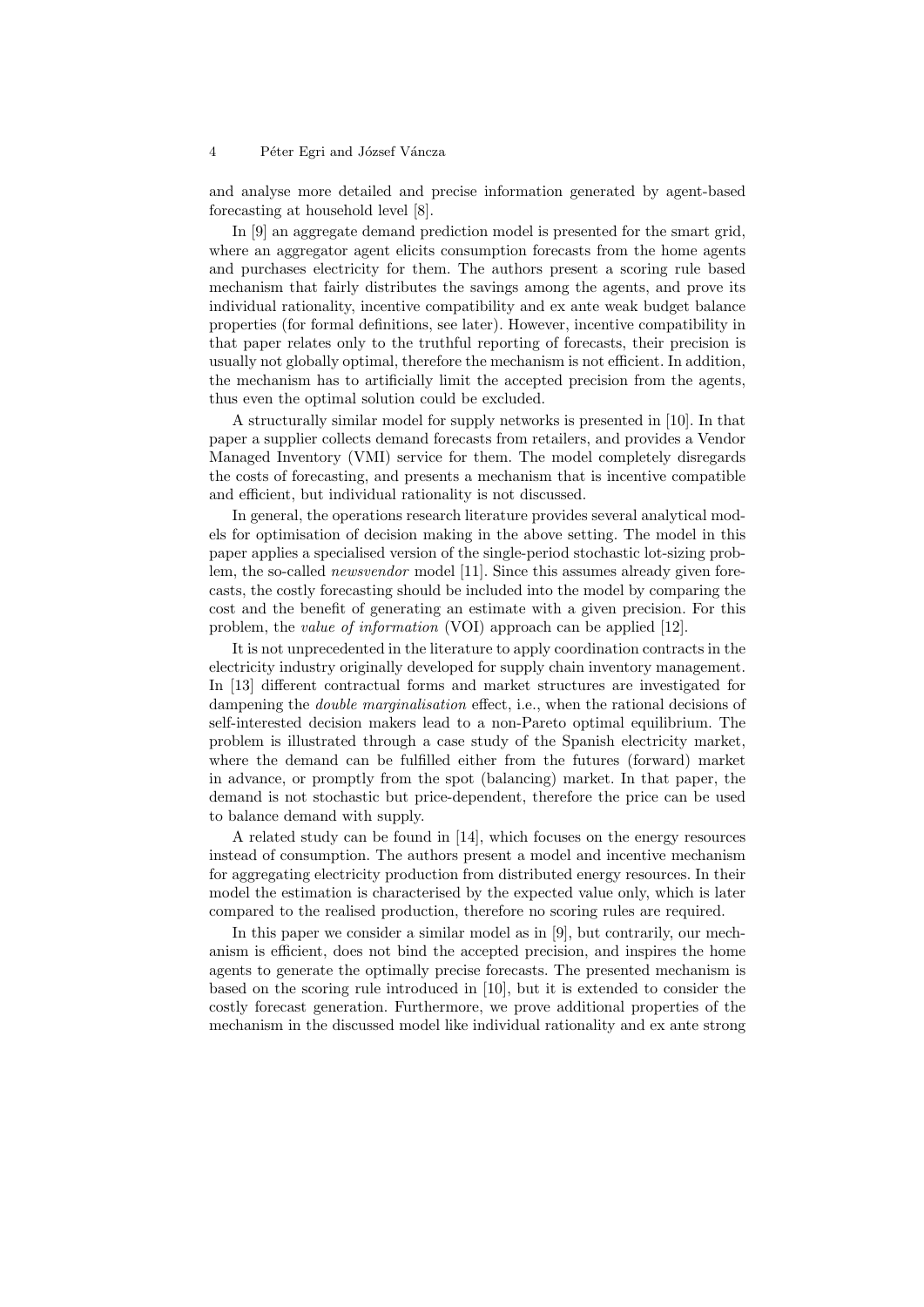budget balance. Since the proposed transfer function of agent  $i$  does not depend on other agents' forecasts or demands, it evaluates only the correctness of agent i's estimation, in this sense it can be considered fair, and provides the privacy of the consumption data.

## 3 Model

We assume  $n$  home agents and an aggregator agent who collects forecasts about the future consumption of the homes, and purchases electricity for them (see Fig. 1). Each day is divided into a number of periods, and for each period a home agent can generate demand forecast at a cost proportional to the forecast precision. From now on, we consider only one period, since the problems for different periods are independent from each other.



Fig. 1. Electricity network.

We assume that the forecast of agent  $i \in [1, n]$  is represented by a normal distribution with mean  $m_i$  and standard deviation  $\sigma_i$ . This forecast can be generated at price  $p(\sigma_i) = \alpha/\sigma_i^2$ , where  $1/\sigma_i^2$  is the so-called *precision* of the forecast, and  $\alpha > 0$  is a constant. Note that we assume that the price function is the same for all agents.

It is also assumed that the consumptions at the homes are independent from each other, therefore the aggregate forecast of the total consumption will also be normally distributed with mean  $m = \sum_{i=1}^{n} m_i$  and  $\sigma = \sqrt{\sum_{i=1}^{n} \sigma_i^2}$ .

The aggregator agent decides about the purchase quantity  $q$  that is bought on the forward market at price c. During the period, agent i consumes  $\xi_i$  electricity, and if the total realized consumption  $\xi = \sum_{i=1}^{n} \xi_i$  is less or equal than the quantity bought on the forward market, the aggregator can provide the necessary electricity. However, if  $\xi > q$ , the aggregator has to buy additional electricity on the balancing market at buy price b. On the other hand, if  $\xi < q$ , the surplus can be sold there at sell price s. It is natural to assume the following relation between the different prices:  $b > c > s$ .

In the following two subsections we study the social welfare maximising solution in the centralised model considering cooperative agents. The resulted de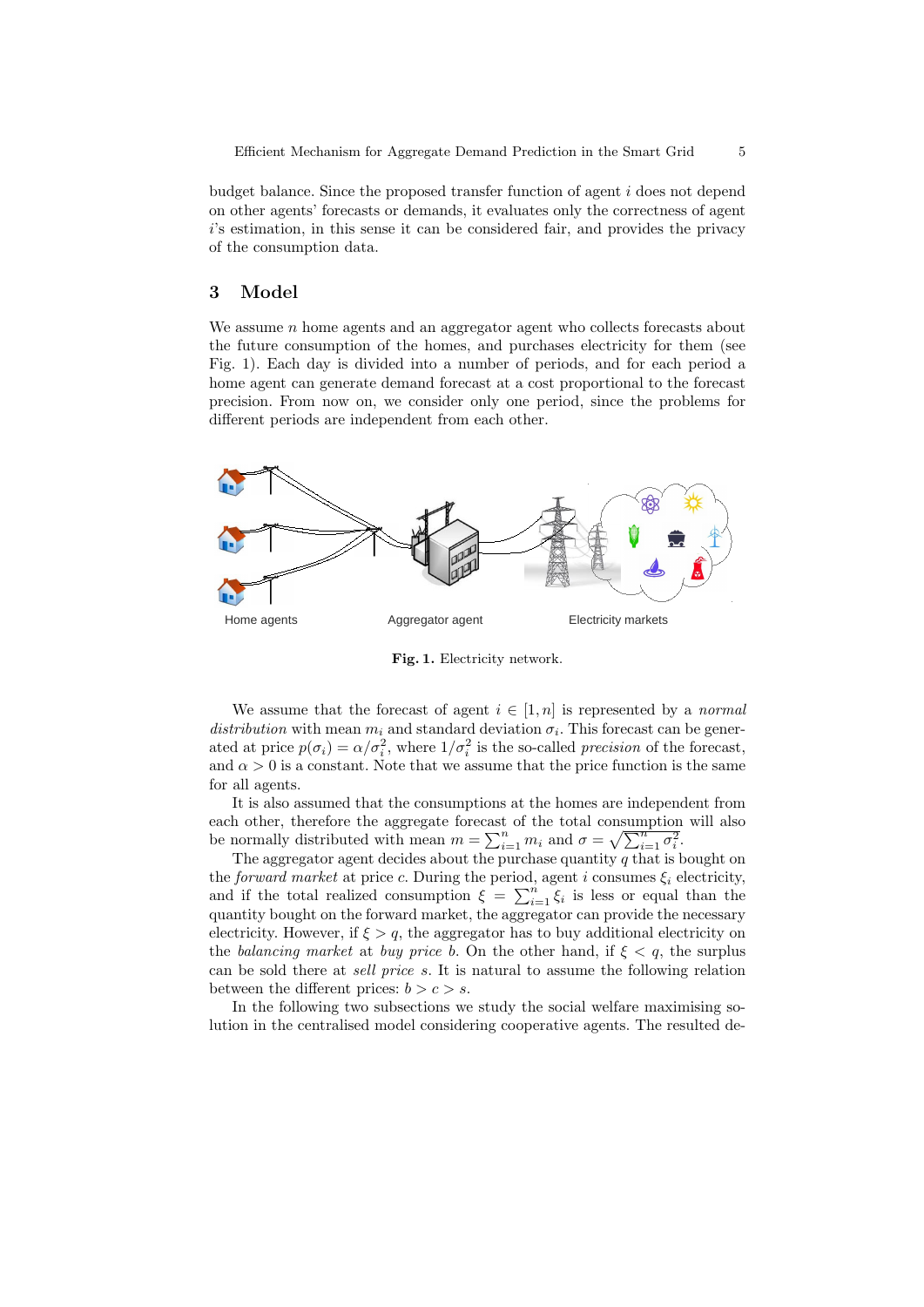cision problem has two stages: in the first stage the optimal forecast precisions, while in the second stage the optimal purchase quantity is computed. We solve the problem in a backward induction manner: firstly, we determine the optimal q assuming a given forecast with a special form of the newsvendor model, then we derive the optimal forecast precision.

## 3.1 Optimal Purchase Quantity in the Cooperative Case

In this subsection we consider the normally distributed total consumption  $\xi \sim$  $\mathcal{N}(m, \sigma)$ , and denote its probability and cumulative distribution functions with  $\phi$  and  $\Phi$ , respectively. If the aggregator purchases quantity q, its resulted revenue will be  $-cq-b \max(\xi - q, 0) + s \max(q-\xi, 0)$ , i.e., the payment for the electricity on the forward market and the (negative or positive) payment of matching supply and demand on the balancing market. The expected value of this, which we call valuation, can be expressed in the following form:

$$
v(q) = -cq - b\mathbb{E}[\max(\xi - q, 0)] + s\mathbb{E}[\max(q - \xi, 0)]
$$
  
\n
$$
= -cq - b\int_{q}^{\infty} (x - q)\phi(x)dx + s\int_{-\infty}^{q} (q - x)\phi(x)dx
$$
  
\n
$$
= -cq - b\left(\int_{q}^{\infty} x\phi(x)dx - q\int_{q}^{\infty} \phi(x)dx\right)
$$
  
\n
$$
+ s\left(q\int_{-\infty}^{q} \phi(x)dx - \int_{-\infty}^{q} x\phi(x)dx\right)
$$
  
\n
$$
= -cq - b\left(m - \int_{-\infty}^{q} x\phi(x)dx - q(1 - \Phi(x))\right)
$$
  
\n
$$
+ s\left(q\Phi(x) - \int_{-\infty}^{q} x\phi(x)dx\right)
$$
  
\n
$$
= -cq + b(q - m) + (b - s)\left(\int_{-\infty}^{q} x\phi(x)dx - q\Phi(q)\right).
$$
 (1)

Since the valuation function is concave  $(v''(q) = -(b - s)\phi(q) \leq 0)$ , the optimal  $q^*$  can be determined by the first derivative test

$$
v'(q^*) = b - c - (b - s)\Phi(q^*) = 0,
$$
\n(2)

which results in

$$
q^* = \Phi^{-1}\left(\frac{b-c}{b-s}\right) = m + \sigma\sqrt{2}\,\text{erf}^{-1}\left(\frac{b-2c+s}{b-s}\right) ,\qquad (3)
$$

where

$$
\text{erf}(x) = \frac{2}{\sqrt{\pi}} \int_0^x e^{-t^2} dt , \qquad (4)
$$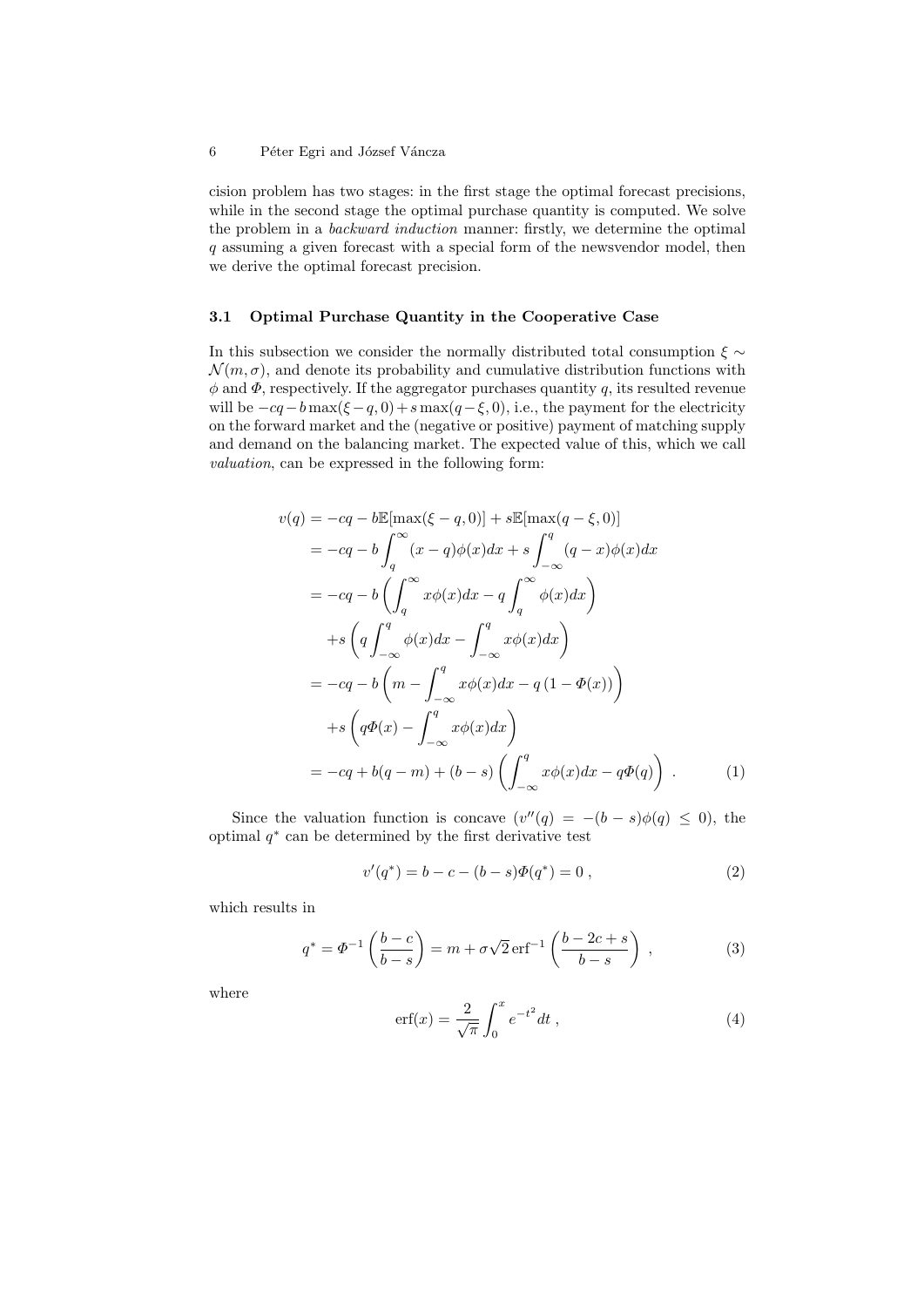is the *Gauss error function* and  $erf^{-1}(x)$  denotes its inverse. The valuation using the *optimal purchase quantity* can then be expressed by substituting  $(3)$  into  $(1)$ as

$$
v^*(\sigma) := v(q^*) = -cm - \sigma K_{cbs} , \qquad (5)
$$

where

$$
K_{cbs} = \frac{(b-s)e^{-\left(\text{erf}^{-1}\left(\frac{b-2c+s}{b-s}\right)\right)^2}}{\sqrt{2\pi}}.
$$
 (6)

Note that  $K_{cbs}$  depends only on the cost parameters  $c, b$  and  $s$ .

#### 3.2 Optimal Forecast Precision in the Cooperative Case

We now examine the optimal forecast precisions, or equivalently, the optimal standard deviations. Since we assume that the price function of the forecast generation is the same at every agent  $(p(\sigma_i) = \alpha/\sigma_i^2)$ , it follows that in the optimal solution each  $\sigma_i$  is the same  $(\sigma_i = \sigma_j, \forall i, j \in [1, n])$  and therefore  $σ = \sqrt{\sum_{i=1}^{n} σ_i^2} = \sqrt{n}σ_i.$ 

The *utility* will be the valuation minus the forecasting price of the  $n$  agents:

$$
U(\sigma_i) = v^*(\sigma) - np(\sigma_i) = -cm - \sqrt{n}\sigma_i K_{cbs} - n\frac{\alpha}{\sigma_i^2}.
$$
 (7)

This utility function is concave too  $(U''(\sigma_i) = -6n\alpha/(\sigma_i)^4 \leq 0)$ , therefore the optimal standard deviation can be determined by

$$
U'(\sigma_i^*) = 2n\alpha/(\sigma_i^*)^3 - \sqrt{n}K_{cbs} = 0 , \qquad (8)
$$

which results in

$$
\sigma_i^* = \sqrt[3]{\frac{2\sqrt{n}\alpha}{K_{cbs}}} \,. \tag{9}
$$

The optimal forecast precision in function of the number of the home agents is illustrated on Fig. 2.

# 4 Non-Cooperative Mechanism

In this section we consider a non-cooperative setting, where each agent maximises its own utility. A home agent has two decisions: about the precision of the generated forecast  $(\sigma_i)$ , and the values of the reported forecast  $(\hat{m}_i, \hat{\sigma}_i)$ , while the aggregator decides about the purchased quantity  $(q)$ . The mechanism in this case is characterised by a *transfer function* or payment  $t_i(\hat{m}_i, \hat{\sigma}_i, \xi_i)$  that has to be paid by agent i to the aggregator after the consumption  $\xi_i$  is realised. The transfer function should depend only on commonly known parameters and independent from the privately known  $m_i$  and  $\sigma_i$ .

We are looking for a mechanism that is realized by such a transfer function that fulfils the following four key properties: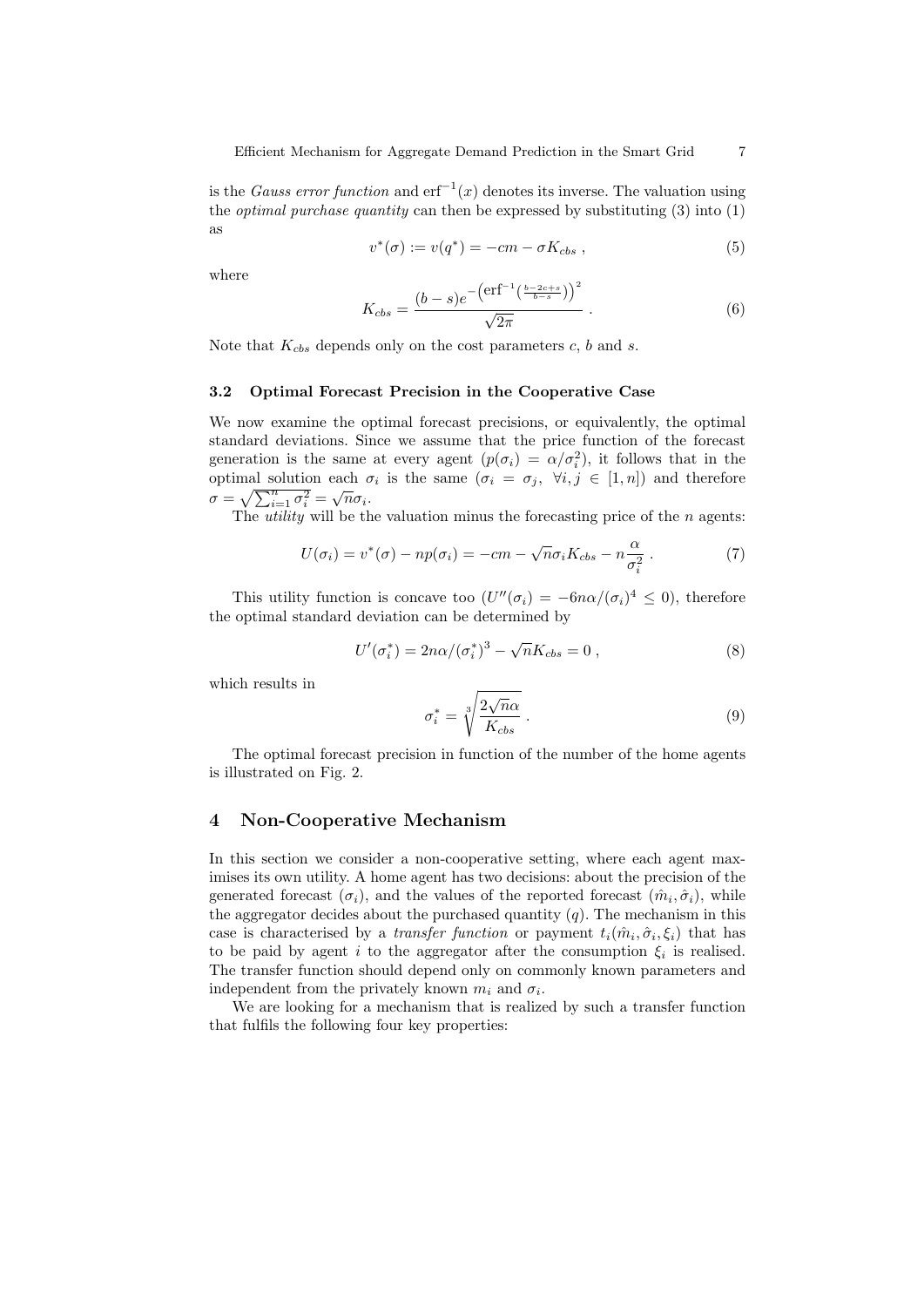- $-$  It has *incentive compatibility* that implies in this case two things: (i) the home agents create optimally precise forecasts, and (ii) they report the forecasts to the aggregator truthfully, if they want to maximise their utility.
- $-$  The mechanism is *efficient*, i.e., the aggregator agent purchases the optimal quantity of electricity from the market.
- $-$  The mechanism is *individually rational*, i.e., the utility of the home agents are not less than their utility without the mechanism (when purchasing directly from the market).
- Finally, it is budget balanced meaning that the mechanism does not run into deficit or surplus, or in other words, the utility of the aggregator is zero.

We assume that the market prices  $c, b$  and  $s$  are common knowledge, since the home agents can buy directly from the market if they do not join the mechanism. We suggest the same transfer function that we developed for coordinating supply chains, that consists of two terms: (i) the payment for the purchased electricity, and (ii) a penalty for the forecast error, based on a scoring rule [10]:

$$
t_i(\hat{m}_i, \hat{\sigma}_i, \xi_i) = c\xi_i + \gamma \left( \frac{(\xi_i - \hat{m}_i)^2}{\hat{\sigma}_i} + \hat{\sigma}_i \right) , \qquad (10)
$$

where  $\hat{m}_i$  and  $\hat{\sigma}_i$  are the communicated forecast of agent i,  $\xi_i$  is its realised consumption, while  $\gamma$  is a positive constant. As we shall soon see, in order to achieve the four required properties stated above,  $\gamma$  cannot be arbitrary, but it should assume a specific value.

It is worth noting that the payment (10) is very similar to the classical logarithmic scoring rule, which can be determined as the negated logarithm of the probability density function of the communicated forecast, i.e., in case of the normal distribution, it is the following

$$
\frac{\ln 2\pi}{2} + \left(\frac{(\xi_i - \hat{m}_i)^2}{2\hat{\sigma}_i^2} + \ln \hat{\sigma}_i\right) . \tag{11}
$$

It is well known that a positive affine transformation of a strictly proper scoring rule remains strictly proper [4], but in spite of the similarities, these two scoring rules are not affine transformations of each other.

In what follows we examine one by one whether and how the non-cooperative mechanism exhibits the basic properties required above.

## 4.1 Incentive Compatibility

In the first phase the home agents generate forecasts  $m_i$  and  $\sigma_i$ , next, they report the forecasts to the aggregator agent in the centre. Let us first examine the latter phase with generated forecast  $(m_i, \sigma_i)$ , reported forecast  $(\hat{m}_i, \hat{\sigma}_i)$ , and realized demand  $\xi_i$ . Note that at this point since  $p(\sigma_i)$  has been already invested in the forecast, we consider only the expected payment here.

Theorem 1. The unique optimal solution for minimising the expected payment is  $\hat{m}_i = m_i$  and  $\hat{\sigma}_i = \sigma_i$ , therefore the home agents are inspired to report the forecasts truthfully.

<sup>8</sup> Péter Egri and József Váncza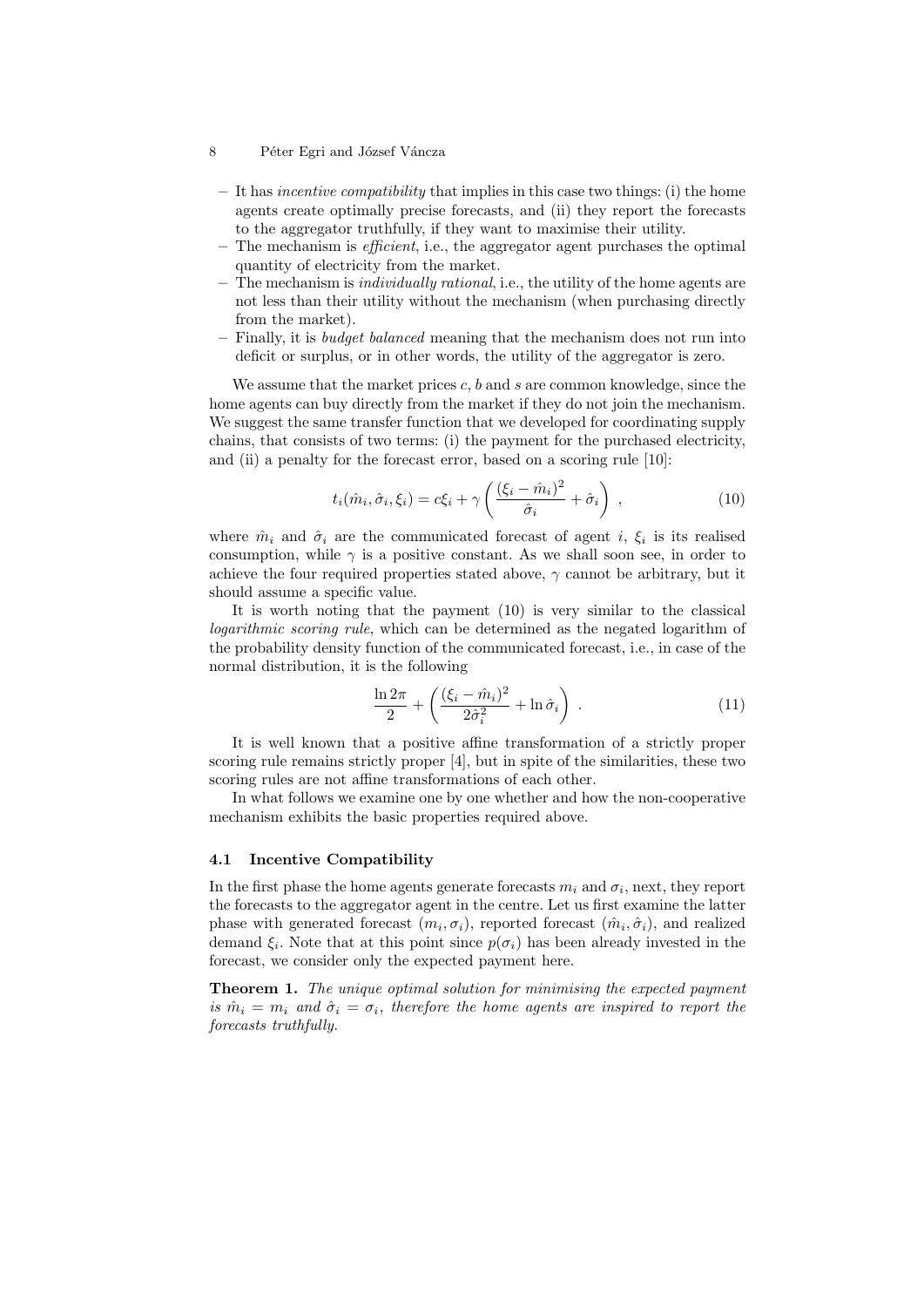Proof. The expected payment is

$$
\mathbb{E}[t_i(\hat{m}_i, \hat{\sigma}_i, \xi_i)] = c \mathbb{E}[\xi_i] + \gamma \mathbb{E}\left[\frac{(\xi_i - \hat{m}_i)^2}{\hat{\sigma}_i} + \hat{\sigma}_i\right]
$$

$$
= cm_i + \gamma \mathbb{E}\left[\frac{\xi_i^2 + \hat{m}_i^2 - 2\hat{m}_i\xi_i}{\hat{\sigma}_i} + \hat{\sigma}_i\right]
$$

$$
= cm_i + \gamma \frac{\mathbb{E}[\xi_i^2] + \hat{m}_i^2 - 2\hat{m}_i\mathbb{E}[\xi_i]}{\hat{\sigma}_i} + \hat{\sigma}_i
$$

$$
= cm_i + \gamma \left(\frac{m_i^2 + \sigma_i^2 + \hat{m}_i^2 - 2\hat{m}_i m_i}{\hat{\sigma}_i} + \hat{\sigma}_i\right), \qquad (12)
$$

where we have applied the identity  $\mathbb{E}[\xi_i^2] = m_i^2 + \sigma_i^2$ . The partial derivative of the expected payment by  $\hat{m}_i$  is

$$
\frac{\partial \mathbb{E}[t_i(\hat{m}_i, \hat{\sigma}_i, \xi_i)]}{\partial \hat{m}_i} = \gamma \left( \frac{2\hat{m}_i - 2m_i}{\hat{\sigma}_i} \right) ,\qquad (13)
$$

which equals zero iff  $\hat{m}_i = m_i$ , independently from the value of  $\hat{\sigma}_i$ . This yields the minimum, since the expected payment is convex in  $\hat{m}_i$ :

$$
\frac{\partial^2 \mathbb{E}[t_i(\hat{m}_i, \hat{\sigma}_i, \xi_i)]}{\partial \hat{m}_i^2} = \gamma \left(\frac{2}{\hat{\sigma}_i}\right) \ge 0.
$$
\n(14)

For calculating the other partial derivative, we already exploit that  $\hat{m}_i = m_i$ :

$$
\frac{\partial \mathbb{E}[t_i(m_i, \hat{\sigma}_i, \xi_i)]}{\partial \hat{\sigma}_i} = \gamma \left( -\frac{\sigma_i^2}{\hat{\sigma}_i^2} + 1 \right) ,\qquad (15)
$$

which equals zero iff  $\hat{\sigma}_i = \sigma_i$ , which is the minimum, since the expected payment is convex also in  $\hat{\sigma}_i$ :

$$
\frac{\partial^2 \mathbb{E}[t_i(m_i, \hat{\sigma}_i, \xi_i)]}{\partial \hat{\sigma}_i^2} = \gamma \frac{\sigma_i^2}{\hat{\sigma}_i^3} \ge 0.
$$
\n(16)

$$
\qquad \qquad \Box
$$

Let us now examine the first phase knowing that later the forecasts will be reported truthfully. In this case, the expected payment can be derived from (12):  $\mathbb{E}[t_i(m_i, \sigma_i, \xi_i)] = cm_i + 2\gamma \sigma_i$ , thus the utility of agent *i* becomes:

$$
U_i(\sigma_i) = -\mathbb{E}[t_i(m_i, \sigma_i, \xi_i)] - p(\sigma_i) = -cm_i - 2\gamma\sigma_i - \frac{\alpha}{\sigma_i^2}.
$$
 (17)

Since the utility is concave in  $\sigma_i$   $(U''_i(\sigma_i) = -6\alpha/(\sigma_i)^4 \leq 0)$ , the optimal standard deviation can be determined by  $U_i'(\sigma_i^*) = -2\gamma + 2\alpha/(\sigma_i^*)^3 = 0$ , which yields

$$
\sigma_i^* = \sqrt[3]{\frac{\alpha}{\gamma}}\,,\tag{18}
$$

therefore using  $\gamma = \frac{K_{obs}}{2\sqrt{n}}$  results in the the optimal forecast precision of (9).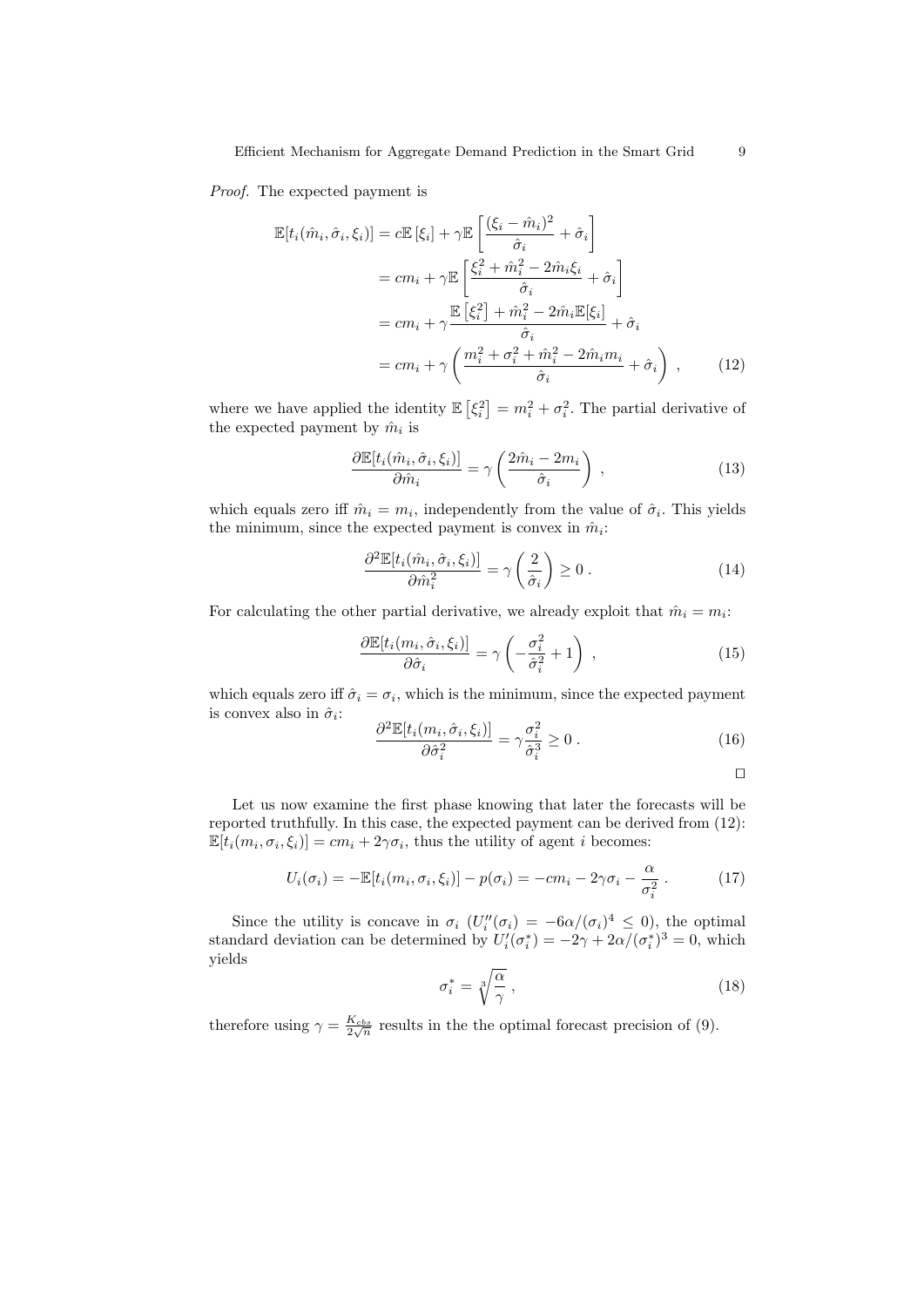#### 4.2 Efficiency

The utility of the aggregator will be the collected transfer payments minus the price of the electricity bought, plus the price of the electricity eventually sold this last two items are summed up by the valuation (1), i.e.,

$$
U_a(q) = \mathbb{E}\left[\sum_{i=1}^n t_i(m_i, \sigma_i, \xi_i)\right] + v(q) \tag{19}
$$

Since the first term is independent from the decision variable  $q$ , thus the aggregator intends to maximise the valuation that results in the optimal quantity derived in (3). Hence, the system as a whole meets the demand of home agents in expectation at the lowest possible total price of electricity.

## 4.3 Individual Rationality

Without the mechanism, home agent  $i$  would generate its forecast and buy the electricity directly from the forward and balancing markets. Now we investigate if any home agent  $i$  could be better off without joining to the mechanism. Let  $q_i$  denote the quantity bought on the forward market, then analogously to the derivation of Section 3.1, its revenue become  $-cq_i - b \max(\xi_i - \xi_i, 0) + s \max(q_i - \xi_i)$  $\xi_i$ , 0), and its expected value

$$
v_i(q_i) = -cq_i + b(q_i - m_i) + (b - s) \left( \int_{-\infty}^{q_i} x \phi_i(x) dx - q_i \Phi_i(q_i) \right) , \qquad (20)
$$

where  $\phi_i$  and  $\Phi_i$  are the probability and cumulative distribution functions of  $\xi_i$ , respectively. This yields an optimal purchase quantity

$$
q_i^* = m_i + \sigma_i \sqrt{2} \,\text{erf}^{-1} \left( \frac{b - 2c + s}{b - s} \right) , \qquad (21)
$$

and

$$
v_i^*(\sigma_i) := v_i(q_i^*) = -cm_i - \sigma_i K_{cbs} . \qquad (22)
$$

Then the optimal forecast precision can be derived analogously to Section 3.2 using

$$
\bar{U}_i(\sigma_i) = v_i^*(\sigma_i) - p(\sigma_i) = -cm_i - \sigma_i K_{cbs} - \frac{\alpha}{\sigma_i^2} \tag{23}
$$

$$
\bar{\sigma}_i^* = \sqrt[3]{\frac{2\alpha}{K_{cbs}}} \ . \tag{24}
$$

All in all, the utility of agent  $i$  without the mechanism is

$$
\bar{U}_{i}(\bar{\sigma}_{i}^{*}) = v_{i}^{*}(\bar{\sigma}_{i}^{*}) - p(\bar{\sigma}_{i}^{*}) = -cm_{i} - \bar{\sigma}_{i}^{*}K_{cbs} - p(\bar{\sigma}_{i}^{*})
$$
\n
$$
= -cm_{i} - \frac{3}{\sqrt[3]{4}}\sqrt[3]{\alpha K_{cbs}^{2}}.
$$
\n(25)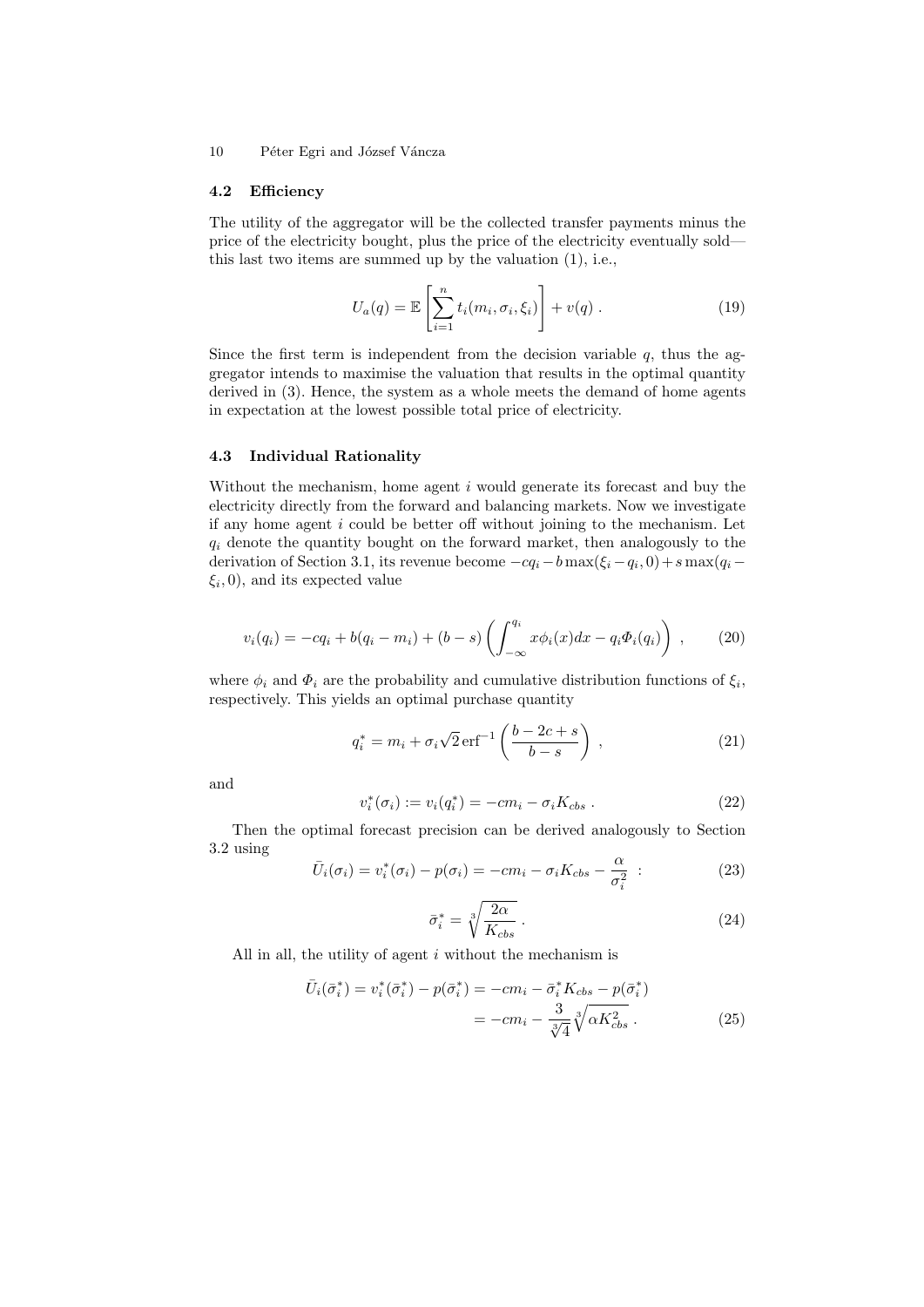However, by using the mechanism (9) and (17) are valid, thus

$$
U_i(\sigma_i^*) = -\mathbb{E}[t_i(m_i, \sigma_i^*, \xi_i)] - p(\sigma_i^*)
$$
  
= 
$$
-cm_i - \frac{3}{\sqrt[3]{4n}} \sqrt[3]{\alpha K_{cbs}^2},
$$
 (26)

and comparing (25) and (26) shows that  $U_i(\sigma_i^*) > \bar{U}_i(\bar{\sigma}_i^*)$  (if  $n > 1$ ), i.e., the utility using the mechanism is always greater than without the mechanism. Hence, the home agents have an incentive to use the service of the demand aggregator mechanism when meeting their individual demand for electricity.

#### 4.4 Budget Balance

The utility of the aggregator can be computed substituting  $(3)$ ,  $(5)$ ,  $(9)$  into  $(19)$ :

$$
U_a(q^*) = \mathbb{E}\left[\sum_{i=1}^n t_i(m_i, \sigma_i^*, \xi_i)\right] + v^*(\sigma^*)
$$
  
\n
$$
= n\mathbb{E}\left[t_i(m_i, \sigma_i^*, \xi_i)\right] - cm - \sqrt{n}\sigma_i^* K_{obs}
$$
  
\n
$$
= n\left(c m_i + 2\gamma \sigma_i^*\right) - cm - \sqrt{n}\sigma_i^* K_{obs}
$$
  
\n
$$
= cm + 2n\gamma \sigma_i^* - cm - \sqrt{n}\sigma_i^* K_{obs} = 2n\gamma \sigma_i^* - \sqrt{n}\sigma_i^* K_{obs}
$$
  
\n
$$
= 2n \frac{K_{obs}}{2\sqrt{n}} \sqrt[3]{\frac{2\sqrt{n}\alpha}{K_{obs}}} - \sqrt{n} \sqrt[3]{\frac{2\sqrt{n}\alpha}{K_{obs}}} K_{obs} = 0 , \qquad (27)
$$

thus the mechanism is ex ante (in expectation) budget balanced. In other words, no payments or debts are accumulated at the aggregator agent.

# 5 Computational Study

In this section we illustrate the properties of the mechanism on a specific numerical example and simulation runs. We apply the same experimental set-up as in [9], i.e., we set  $c = 100$ ,  $b = 170$ ,  $s = 50$  and  $\alpha = 20$ . Fig. 2 shows the optimal forecast precision as the number of home agents increases. It can be observed that as more and more agents join the mechanism, the required precision—thus the forecasting cost—considerably decreases.

Fig. 3 plots the expected and the simulated average utility of the home agents, where the expected demand  $(m_i)$  for each agent is uniformly distributed in the interval [30, 50]. Each value is an average of 1000 simulation runs, while the expected cost curve is given by (26).

The previous two figures point out that the largest marginal gain joining the mechanism is achieved when there are only few agents in the mechanism already. This means that although joining a larger coalition is always better than joining a smaller, but only slightly. In other words, a lot of independent mechanisms with relatively small number of homes are almost as economical as a single mechanism with all the agents. It is an interesting property that a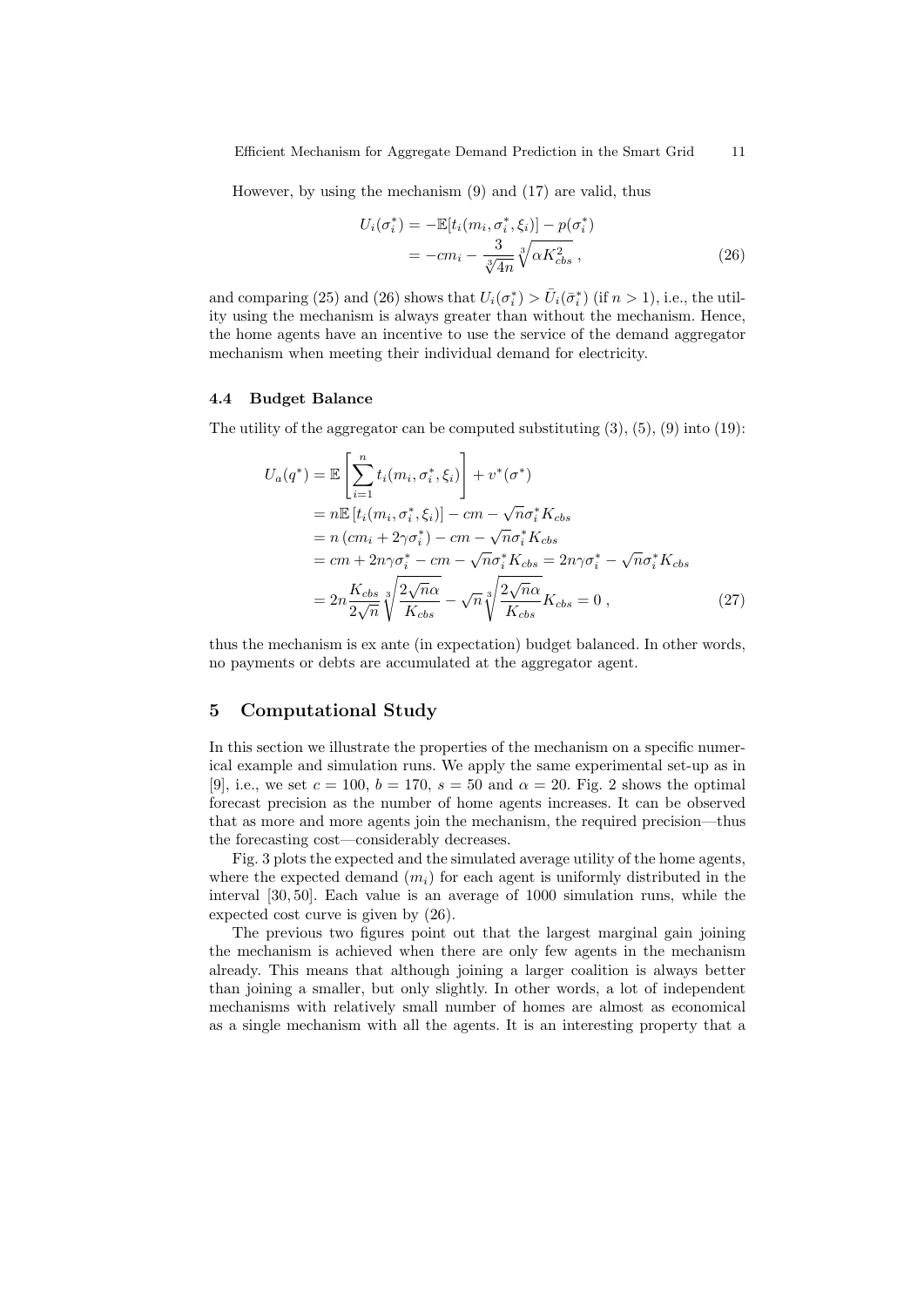

Fig. 2. Required forecast precision.



Fig. 3. Average utility of the home agents (simulated and expected).



Fig. 4. Cumulated utility of the aggregator with 100 agents as time progresses.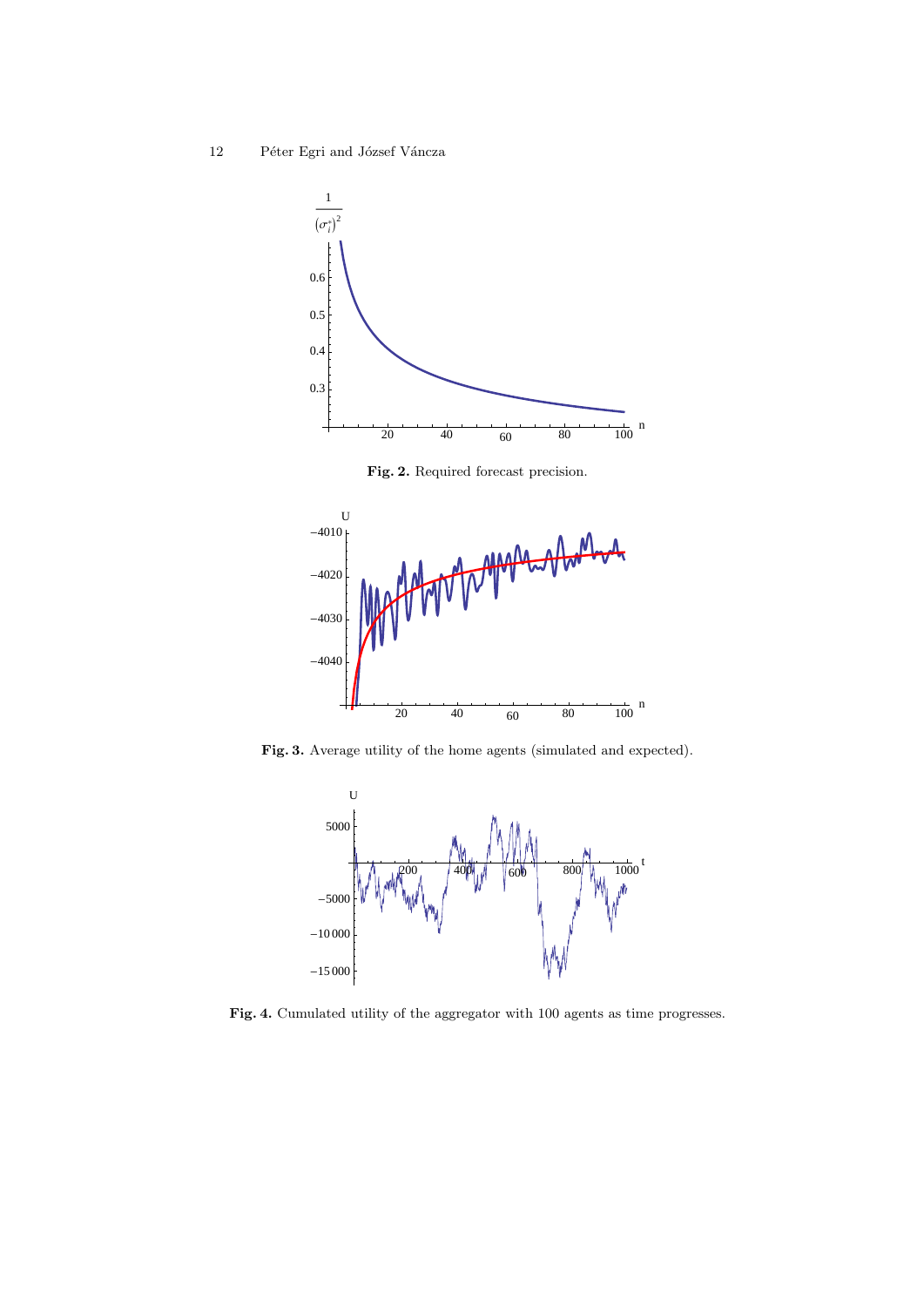mechanism with more home agents can achieve better performance, even when the forecasts are less precise.

Fig. 4 shows the simulated cumulative utility of the aggregator agent. Although its expected value is zero as it was proved, its realised value can be arbitrary, oscillating around zero.



Fig. 5. Required forecast precision as cost parameters increase.

In a smart grid the cost parameters can change from hour to hour, therefore it is important to study the behaviour of the system under different costs. In the next experiment we fix  $n = 100$  and the ratios  $b/c = 1.7$  and  $c/s = 2$ , therefore the cost parameters change proportionately. Fig. 5 illustrates that as the purchasing costs increase, it becomes more important to possess more precise forecasts. In addition, it can be noted that if the ratio between the cost parameters is fixed, the  $K_{cbs}$  value is linear in c (see (6)), and thus  $\gamma$  too.

# 6 Conclusions and Future Works

This paper investigated a mechanism design problem in a setting where several agents can generate estimates of independent future demands at a cost. An aggregator agent elicits the forecasts and based on this information, optimises a procurement decision. A novel scoring rule based mechanism has been developed which is incentive compatible, efficient, individually rational and ex ante budget balanced, contrary to prior works in this field. Furthermore, the proposed mechanism respects privacy, since forecasts and sensitive consumption data have to be known only by the affected home agent and the aggregator. Several simulation runs confirmed that even a small group of agents can significantly increase their utility by forming such a mechanism compared to purchasing directly from the market. Further on, a relatively small group can achieve almost as much benefit as a larger one.